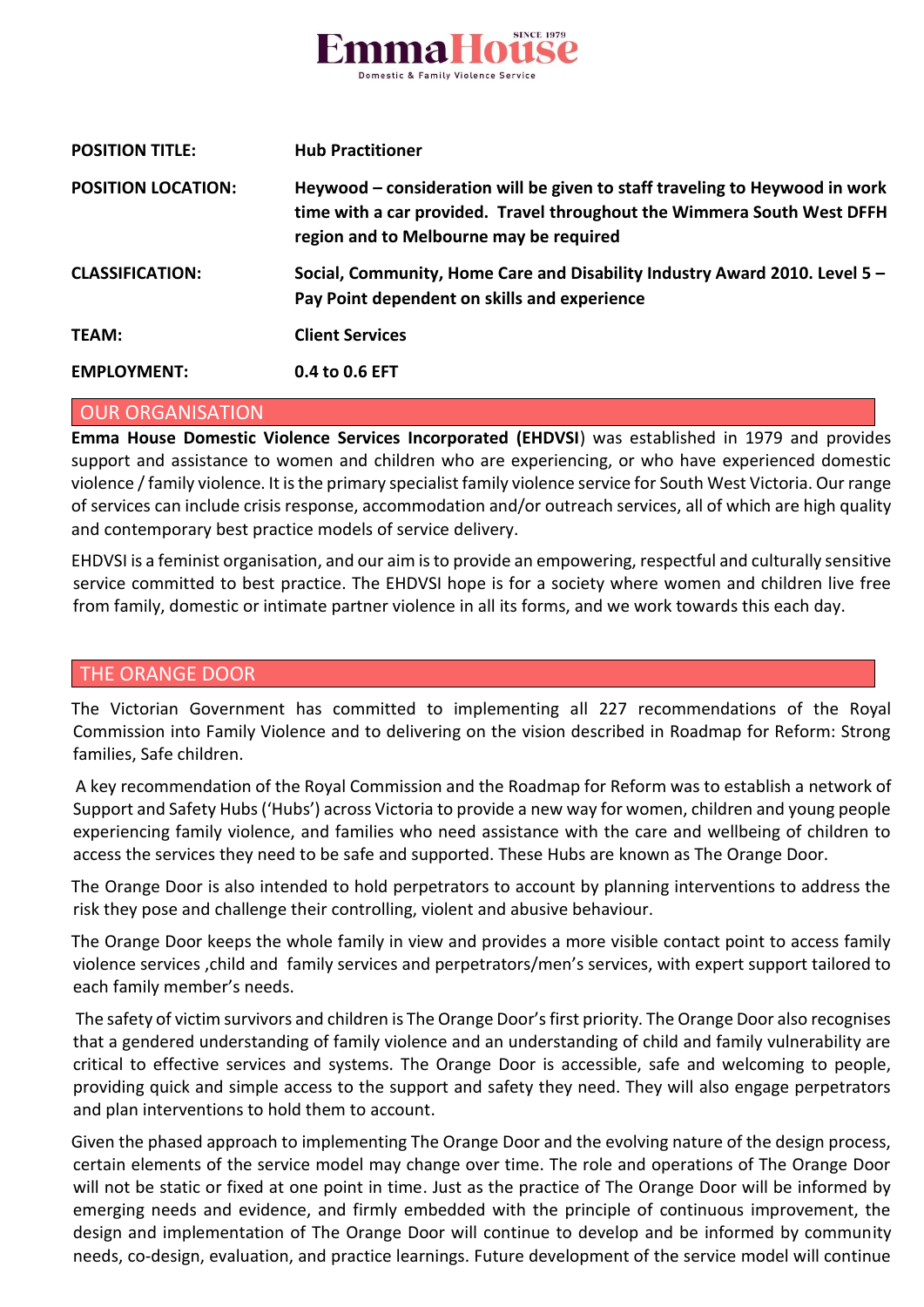

to be set at the state-wide level, informed by local practice and experience.

The Orange Door will deliver a fundamental change to the way we work with women, children and families, and men. The role of The Orange Door is to provide:

- A more visible contact point so that people know where to go for specialist support
- Help for people to identify family violence and child wellbeing issues
- Advice based on contemporary risk assessment tools and guidance
- Specialist support and tailored advice for victims, families and children, and perpetrators
- Connection and coordination of access to support
- A system-wide view of service capacity, client experience and outcomes

#### ROLE CONTEXT

The Hub Practitioner is the first point of contact for victim/survivors at The Orange Door. The role conducts risk and needs assessments, utilising established frameworks, and requires a high level of professional judgement.

A solid understanding is required of the principles and practices relevant to the Family Violence sector, including the underpinning societal structures that perpetuate gender inequity and contributors to the ongoing disempowerment of women and children.

## PRIMARY PURPOSE OF THE ROLE

The role aims to ensure women and children experiencing, or who have experienced family violence, are provided with

- Appropriate risk assessment and safety planning
- Presented with the options for referrals and resourcing to assist them in making informed decisions in regard to their situation
- Facilitating and completing referrals
- Short term supportive counselling
- Provide a point of contact for secondary consultation, advice and information

The role of the Hub Practitioner will work at The Orange Door. It is essential this role engages strong risk assessment and risk management skills, along with the ability to make sound decisions sometimes in crisis situations. It is essential that all work is to remain confidential and professional boundaries are adhered too.

The role requires having knowledge and experience working in a clinical setting, as well as the capability to embed integrated practice and quality clinical practice.

## REPORTING RESPONSIBILITIES

The position directly reports to the Team Leader - The Orange Door.

This new position will primarily work from the Orange Door locations, but will remain connected with Emma House and the Manager Client Services and Emma House as an organisation.

The role will work within a diverse team of professionals to achieve program goals and client outcomes and ensure to maintain accurate client records, actively participate in and contribute to program service planning, while representing the victim/survivors voice in all discussions.

As this position regularly engages with other agencies within the Orange Door, this role must be able to work collaboratively with others, maintain professionalism and actively promote Emma House Domestic and Family Violence Service to the region and beyond.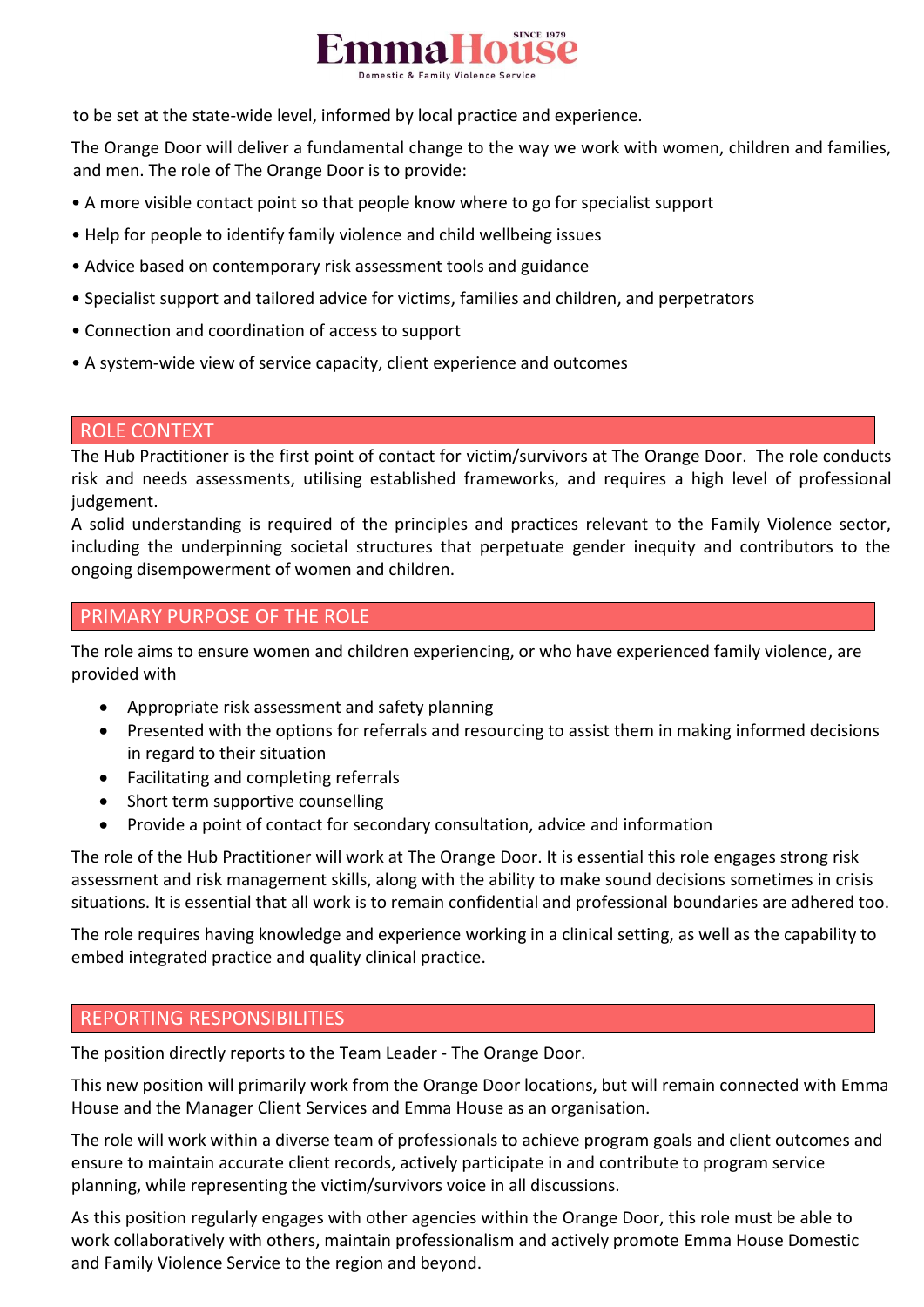

# KEY RESPONSIBILITIES

## *Personal and Professional*

- Understanding of the value of professional supervision and a willingness to participate in reflective practice
- Commitment to maintaining an up to date knowledge base on issues relevant to domestic and family violence practice.
- Willingness to participate in the annual performance management processes
- Willingness and commitment to attend training and educational opportunities as identified in the annual individual professional development plan.

### *Administration, Documentation and Reporting*

- Knowledge of documentation of records within a compliance framework
- Knowledge of contemporary case recording principles and the application to service related documentation
- Possession of a variety of strategies to accomplish the completion of administrative tasks within nominated timelines
- Willingness to undertake associated administrative work
- To collect and collate data as required
- Skills to digitally record client information in accordance with agency and funding body requirements.

### *Technical Skills and Knowledge*

- To be the first point of contact for victim/survivors accessing the services of The Orange Door,
- To perform comprehensive risk assessments utilising the MARAM framework and professional judgement
- To triage the organisation's responses to victim survivors of family violence within required timeframes.
- To manage formal referrals via the Victorian Police L17 portal and similar systems
- To provide secondary consultations as required
- To work closely with the organisation's practitioners to ensure the safety of victim/survivors
- To make sound management decisions whilst working independently
- To make appropriate internal and external referrals
- To utilise clinical skills and experience in the delivery of programs and services to vulnerable members of the community
- To liaise with related services and other stakeholders such as Police, Courts, Child Protection, community service providers and housing services
- To use a developed knowledge base and experience in therapeutic approaches and trauma informed work to work with victim/survivors
- To use a developed knowledge of risk assessment and management for victim/survivors impacted by family violence to ensure safety and appropriate responses

#### *Communication and Teamwork*

- Commitment to effective communication and information sharing
- Willingness to represent the organisation professionally and promote services appropriately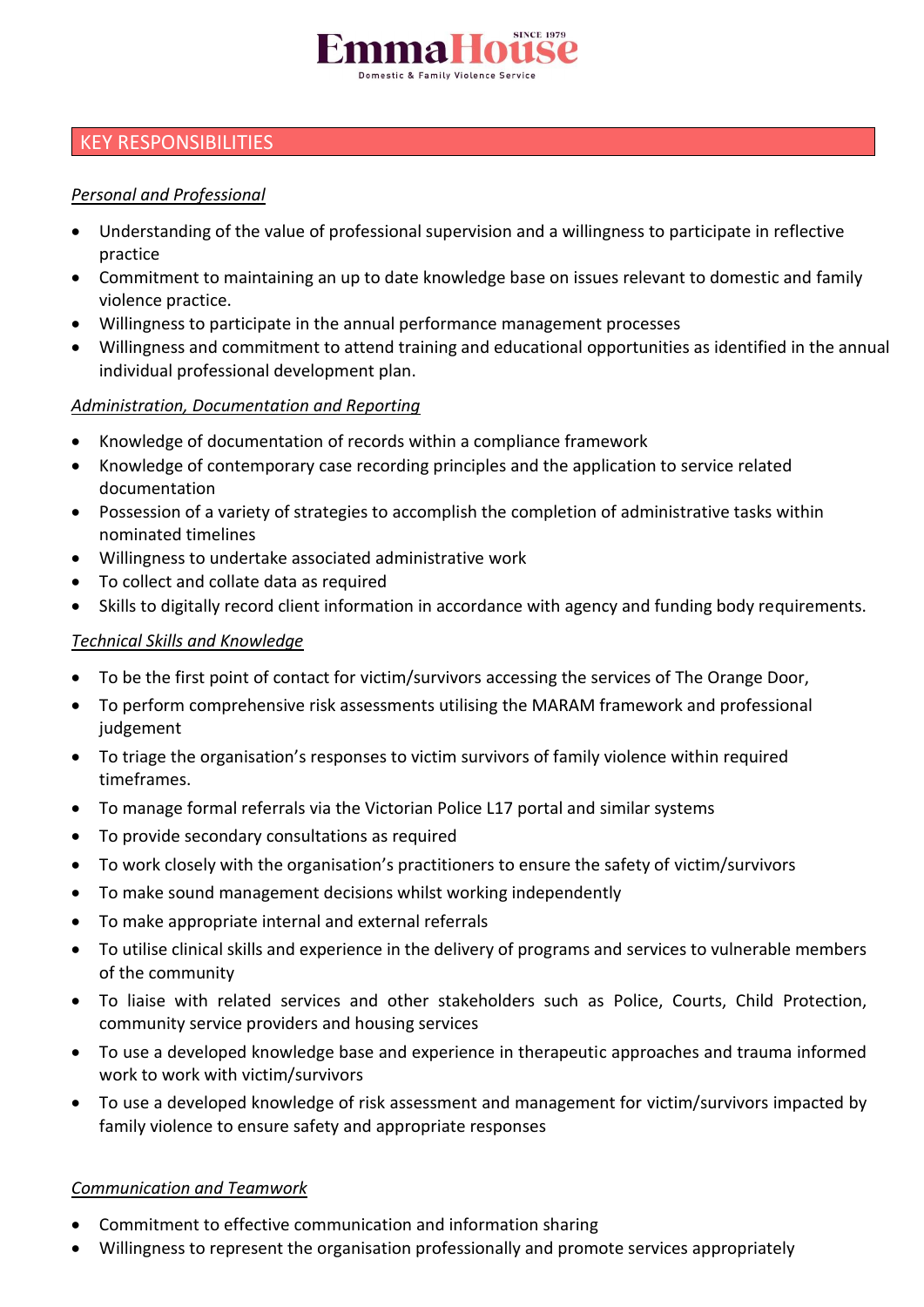

- Ability to work in a well-organised manner, both independently and with team members and to contribute to a harmonious and team-based working environment
- Understanding of the principles of effective decision-making and dispute resolution processes
- Commitment to constructive networking with other agencies, businesses and services

## *Continuous Quality Improvement*

- To participate in the organisation's CQI processes
- To participate in the quality improvement practices and outcomes in accordance with the relevant industry standards
- To participate in the Accreditation process and continuous improvement plan
- Contribute to monitoring of service provision to ensure outcomes are in line with internal and external standards, service philosophy and goals
- Participation in the development and review of organisational policies, procedures and work instructions as appropriate
- Understand the importance of encouraging service users to offer input and feedback about the service via the various channels available.

### *Workplace Health and Safety*

- Demonstrate an understanding of the shared responsibility for a safe workplace
- Understanding of the core responsibilities of an employee in relation to occupational health and safety
- Participation in the monitoring of occupational health and safety practices within the workplace, and the addressing of any concerns via the appropriate channels, in a timely manner

#### *Additional Duties*

- Undertake regular tasks as per requirements
- Work within the required financial parameters of your role
- Willingness to undertake additional duties as directed and / or negotiated with the Executive Officer
- Demonstrate flexibility in providing coverage for other staff during times of absence or leave
- Other administrative duties as required

#### *Pre Employment Screening*

EHDVSI has an obligation to offer a safe environment for children and is required to ensure all employees are appropriately screened before working with children. Screening occurs via the mandatory Working with Children Check Act (2005), whereby all employees must have received a satisfactory assessment before employment can be confirmed, a satisfactory police record check, the interview process, whereby an applicant's personal and professional interest in working with children may be explored, and the referee check process, whereby information will be sought regarding an applicant's history regarding working with children.

In accordance with the COVID-19 Mandatory Vaccination (Workers) Directions, pursuant to section 200(1)(d) of the Public Health and Wellbeing Act 2008 (Vic) Emma House is a mandated workplace, therefore staff are required to be vaccinated against COVID 19 and provide proof of vaccination status or evidence of exemption from the Australian Immunisation Register.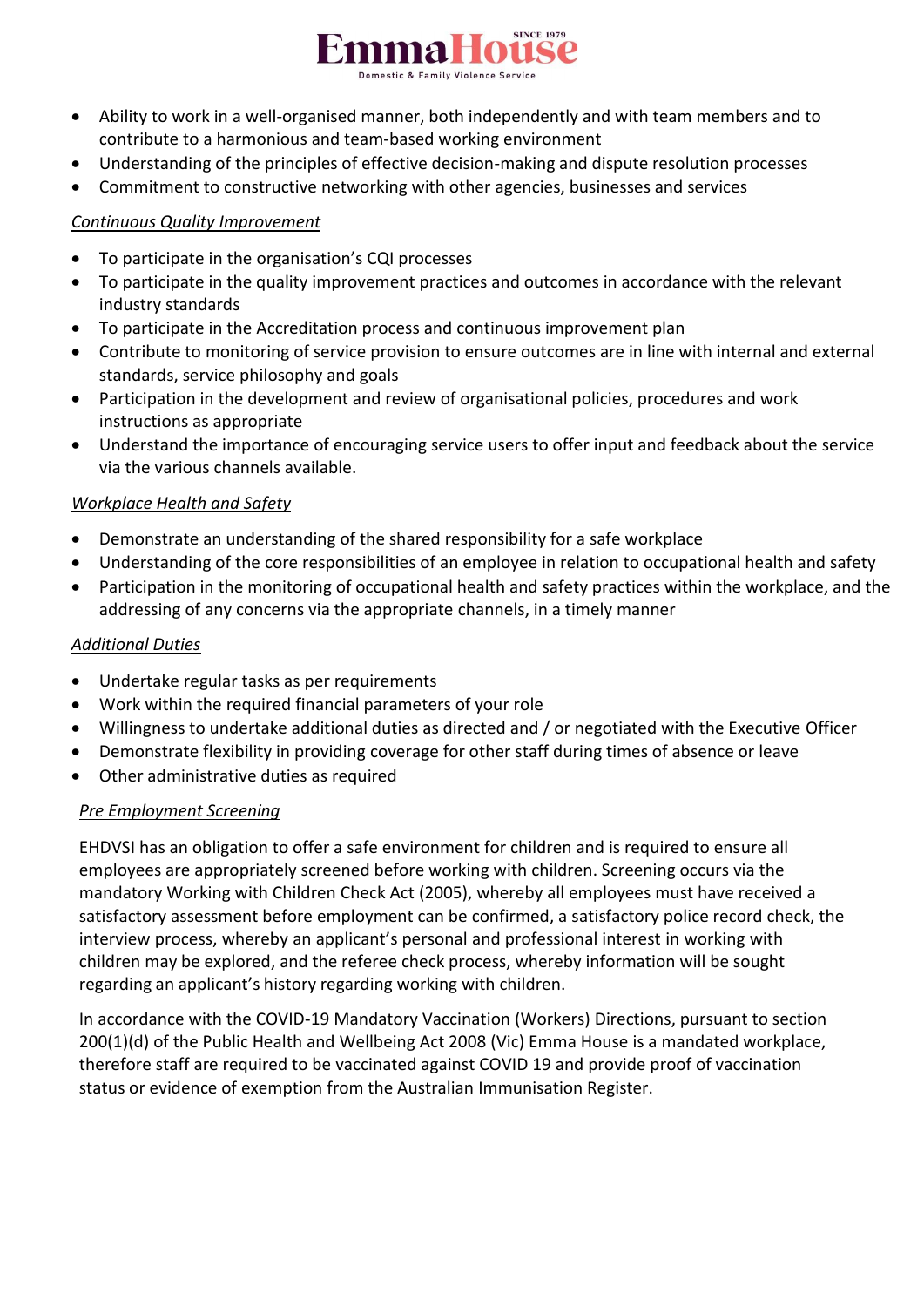

## *Diversity Statement*

EHDVSI acknowledges **Aboriginal and Torres Strait Islander people** as the traditional custodians of the land on which we operate. We commit to working respectfully to honour their ongoing culturaland spiritual connections to the country.

EHDVSI actively values and **promotes diversity and is committed to being inclusive and respectfulto all.** We welcome applications from women and people who identify as women who are Aboriginal and Torres Strait Islanders, members of the LGBTIQ+ community, from culturally and linguistically diverse backgrounds and women of all abilities.

**Risk Statement:** Risk management is a core component of EHDVSI governance arrangements and compliance across the organisation supports the Board, committees and senior management in theirstrategic and governance roles. Staff have an important role in contributing to, and applying effective risk management within their area of influence.

## QUALIFICATIONS, EXPERIENCE AND ABILITIES REQUIRED TO FULFILL THE ROLE

### **Qualifications:**

- Bachelor of Social Work or equivalent, or a willingness to upgrade from a Diploma of Community Services (Welfare Studies) to a degree qualification relevant to the field
- Current Victorian Drivers Licence
- Current satisfactory Police Records check
- Current Working with Children Check

## **Experience, Skills and Abilities**

The successful candidate will have the best combination of the following characteristics:

- Commitment to the vision, philosophy and objectives of EHDVSI and The Orange Door
- Understanding of the nature, scope and impact of domestic and family violence on victim/survivors
- Understanding of the principles of empowerment for individuals, and women in particular
- Skills to develop and review immediate safety plans in collaboration with the service user
- Possession of a client focused approach that facilitates empowerment and independence for victim/survivors and safety and security for service users and their children
- Understanding of, and a commitment to advocating against structural inequality as it relates to women and their children
- Knowledge and skills in case management principles and practice
- Ability to undertake considered and comprehensive client safety / risk and homelessness assessments using the required frameworks and the information sharing schemes
- Ability to work cooperatively and collaboratively with service users, colleagues and other service providers
- Participation in the delivery of public awareness / community education activities regarding domestic violence issues and the community impact of domestic violence
- Understanding of, and a commitment to maintaining professional practice and boundaries
- Completion of Domestic and Family Violence specific training, particularly in risk assessment